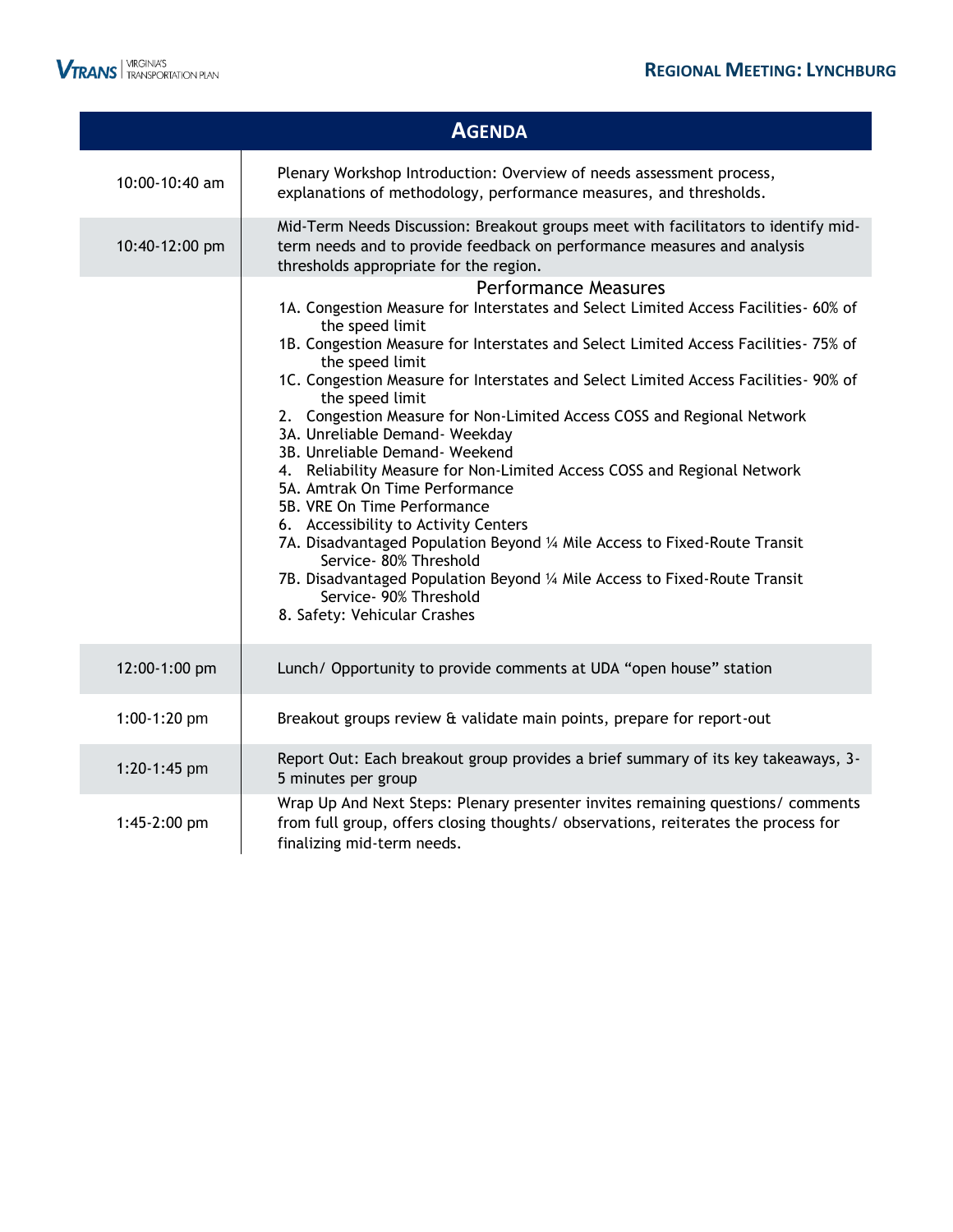#### **MID-TERM NEEDS REGIONAL WORKSHOPS REGIONAL MEETING: LYNCHBURG JULY/AUGUST 2019**

| egies                                         | <b>Performance Measures</b> |
|-----------------------------------------------|-----------------------------|
| Lynchburg                                     |                             |
| access<br>acity expansion.                    |                             |
|                                               |                             |
| noulders.                                     |                             |
| such as<br>ılder widths, or<br>ıre.           |                             |
| ces to access<br>pand availability<br>ialized |                             |
| vide additional<br>vith disabilities,<br>۱S.  |                             |
| e deficient<br>nd maintain<br>uman service    |                             |
| ng existing towns<br>idors.                   |                             |
| ght distance,<br>and inadequate               |                             |
|                                               |                             |
|                                               |                             |
|                                               |                             |

# **SUMMARY OF TRANSPORTATION RELATED PLANS/STUDIES**

| <b>Name of Plan</b>                                                  | <b>Agency</b>     | <b>Date</b><br><b>Published</b> | <b>Vision</b> | <b>Goals</b>                                                                                                                                  | <b>Objectives/Strategies</b>                                                                                                                                                                                                                                               | <b>Performance Measures</b> |
|----------------------------------------------------------------------|-------------------|---------------------------------|---------------|-----------------------------------------------------------------------------------------------------------------------------------------------|----------------------------------------------------------------------------------------------------------------------------------------------------------------------------------------------------------------------------------------------------------------------------|-----------------------------|
| Central Virginia 2040<br>Long Range                                  | Central<br>VA MPO | 10/15/2015                      |               | Focus on tourism and economic development with<br>transportation investments.                                                                 | Strengthen, expand service at Lynchburg<br>Regional Airport.                                                                                                                                                                                                               |                             |
| <b>Transportation Plan</b>                                           |                   |                                 |               | Promote and enhance inter-regional transportation<br>systems                                                                                  | Roadway capacity expansion, access<br>management, multimodal capacity expansion.                                                                                                                                                                                           |                             |
|                                                                      |                   |                                 |               | Enhance efficiency and multimodal mobility                                                                                                    |                                                                                                                                                                                                                                                                            |                             |
|                                                                      |                   |                                 |               | Improve multimodal connections, local, and regional<br>transit service                                                                        |                                                                                                                                                                                                                                                                            |                             |
|                                                                      |                   |                                 |               | Relieve congestion issues                                                                                                                     |                                                                                                                                                                                                                                                                            |                             |
|                                                                      |                   |                                 |               | Improve bicycle and pedestrian infrastructure                                                                                                 | Limit pedestrian use of road shoulders.                                                                                                                                                                                                                                    |                             |
| Commonwealth<br><b>Regional Council Long</b><br>Range Transportation | <b>CRC</b>        | 2011                            |               | Provide a transportation system that facilitates the<br>efficient movement of people and goods.                                               | Correct geometric deficiencies such as<br>substandard land widths, shoulder widths, or<br>horizontal and vertical curvature.                                                                                                                                               |                             |
| <b>Plan 2035</b>                                                     |                   |                                 |               | Improve Virginia's and the region's economic vitality and<br>provide access to economic opportunity for all Virginians<br>and CRC's citizens. | Provide targeted shuttle services to access<br>employment opportunities. Expand availability<br>of demand-response and specialized<br>transportation services to provide additional<br>trips for older adults, people with disabilities,<br>and people with lower incomes. |                             |
|                                                                      |                   |                                 |               | Preserve the existing transportation system and promote<br>efficient system management.                                                       | Structurally upgrade or replace deficient<br>bridges. Continue to support and maintain<br>capital needs of coordinated human service<br>transportation providers.                                                                                                          |                             |
|                                                                      |                   |                                 |               | Improve quality of life and minimize potential impacts to<br>the environment.                                                                 | Focus future development along existing towns<br>and along major roadway corridors.                                                                                                                                                                                        |                             |
|                                                                      |                   |                                 |               | Provide a safe and secure transportation system.                                                                                              | Address deficiencies such as sight distance,<br>visibility, access management, and inadequate<br>signage.                                                                                                                                                                  |                             |
| Route 221 Corridor<br>Plan                                           | Central<br>VA MPO | 6/1/2014                        |               |                                                                                                                                               |                                                                                                                                                                                                                                                                            |                             |
| Atlanta Avenue<br><b>Corridor Study</b>                              | Central<br>VA MPO | 6/1/2015                        |               |                                                                                                                                               |                                                                                                                                                                                                                                                                            |                             |
| <b>Downtown Amherst</b><br>Pedestrian and<br>Walkability Study       | Central<br>VA MPO | 12/1/2016                       |               |                                                                                                                                               |                                                                                                                                                                                                                                                                            |                             |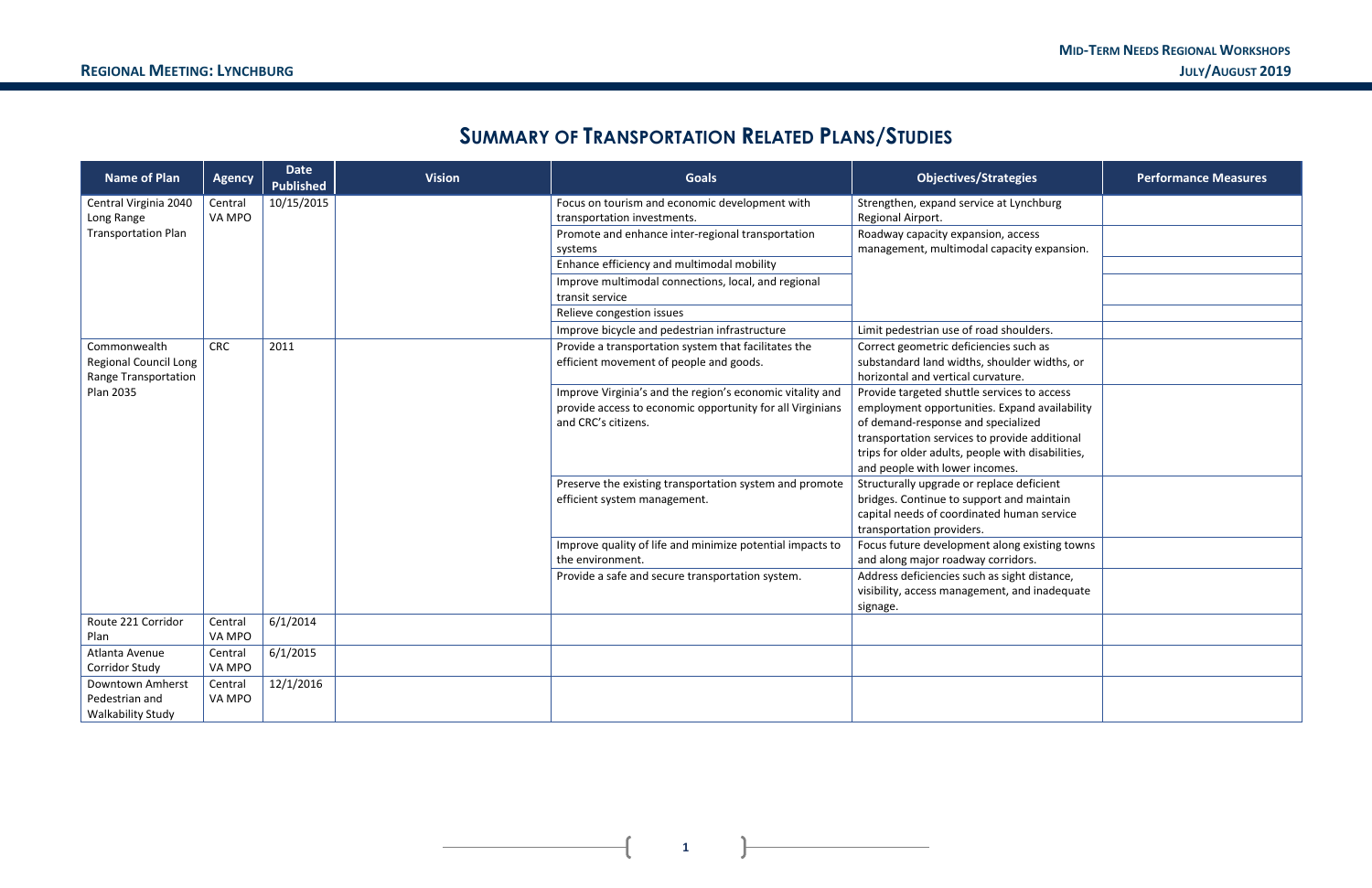## **Urban Development Area Needs Assessment- 2019 Responses**

| <b>Jurisdiction</b>      | <b>UDAs or DGAs (#)</b>              | <b>VDOT</b><br><b>District</b> | Area | Year<br>sq. mi. Designated | <b>Improvement</b><br><b>Urgency</b> | <b>Highest Rated Overall Need</b>                                                                                                                                                                                                                                                               | Internal UDA Specific Multimodal Transportation Needs (Highest Identified<br>Need)                                                                                                                                                                                        | In Regional<br><b>Network</b> |
|--------------------------|--------------------------------------|--------------------------------|------|----------------------------|--------------------------------------|-------------------------------------------------------------------------------------------------------------------------------------------------------------------------------------------------------------------------------------------------------------------------------------------------|---------------------------------------------------------------------------------------------------------------------------------------------------------------------------------------------------------------------------------------------------------------------------|-------------------------------|
| <b>Amherst County</b>    | <b>Tyler Tracts</b>                  | Lynchburg                      | 0.3  | 2013                       | Beyond 5 years                       | Access to transportation networks<br>beyond the UDA; Friendly pedestrian and<br>bicycle environment                                                                                                                                                                                             | Roadway Capacity/Infrastructure Improvements                                                                                                                                                                                                                              | Yes                           |
| <b>Amherst Town</b>      | Town of Amherst (3)                  | Lynchburg                      | 0.6  | 2009                       | Within 5 years                       | Friendly pedestrian and bicycle environment                                                                                                                                                                                                                                                     | Roadway capacity and infrastructure, bicycle infrastructure, pedestrian infrastructure,<br>complete streets improvements, safety features, on-street parking capacity,<br>intersection design, signage/wayfinding, improvements to the natural environment,<br>sidewalks, | Yes                           |
| <b>Campbell County</b>   | Countywide (4)                       | Lynchburg                      | 1.5  | 2009                       | Within 5 years                       | roadway capacity and infrastructure, bicycle infrastructure, pedestrian infrastructure,<br>Access to transportation networks beyond<br>the UDA<br>safety features, off-street parking capacity, intersection design, signage/wayfinding,<br>improvements to the natural environment, sidewalks, |                                                                                                                                                                                                                                                                           | Yes                           |
| <b>City of Lynchburg</b> | City of Lynchburg                    | Lynchburg                      | 49.1 | 2011                       | Within 5 years                       | <b>Safety for All Users</b>                                                                                                                                                                                                                                                                     | roadway operations, complete streets improvements, safety features, intersection<br>design,                                                                                                                                                                               | Yes                           |
| <b>Amelia County</b>     | <b>Amelia Court House</b><br>Village | Richmond                       | 0.2  | 2011                       |                                      | Friendly pedestrian and bicycle environment                                                                                                                                                                                                                                                     | Sidewalks, pedestrian infrastructure, intersection design                                                                                                                                                                                                                 | <b>No</b>                     |
| Blackstone               | Town of Blackstone (3)               | Richmond                       | 1.3  | 2016                       | Within 5 years                       | <b>Safety for All Users</b>                                                                                                                                                                                                                                                                     | roadway capacity and infrastructure, pedestrian infrastructure, safety features,<br>intersection design, sidewalks,                                                                                                                                                       | <b>No</b>                     |
|                          |                                      |                                |      |                            |                                      |                                                                                                                                                                                                                                                                                                 |                                                                                                                                                                                                                                                                           |                               |
|                          |                                      |                                |      |                            |                                      |                                                                                                                                                                                                                                                                                                 |                                                                                                                                                                                                                                                                           |                               |
|                          |                                      |                                |      |                            |                                      |                                                                                                                                                                                                                                                                                                 |                                                                                                                                                                                                                                                                           |                               |
|                          |                                      |                                |      |                            |                                      |                                                                                                                                                                                                                                                                                                 |                                                                                                                                                                                                                                                                           |                               |
|                          |                                      |                                |      |                            |                                      |                                                                                                                                                                                                                                                                                                 |                                                                                                                                                                                                                                                                           |                               |
|                          |                                      |                                |      |                            |                                      |                                                                                                                                                                                                                                                                                                 |                                                                                                                                                                                                                                                                           |                               |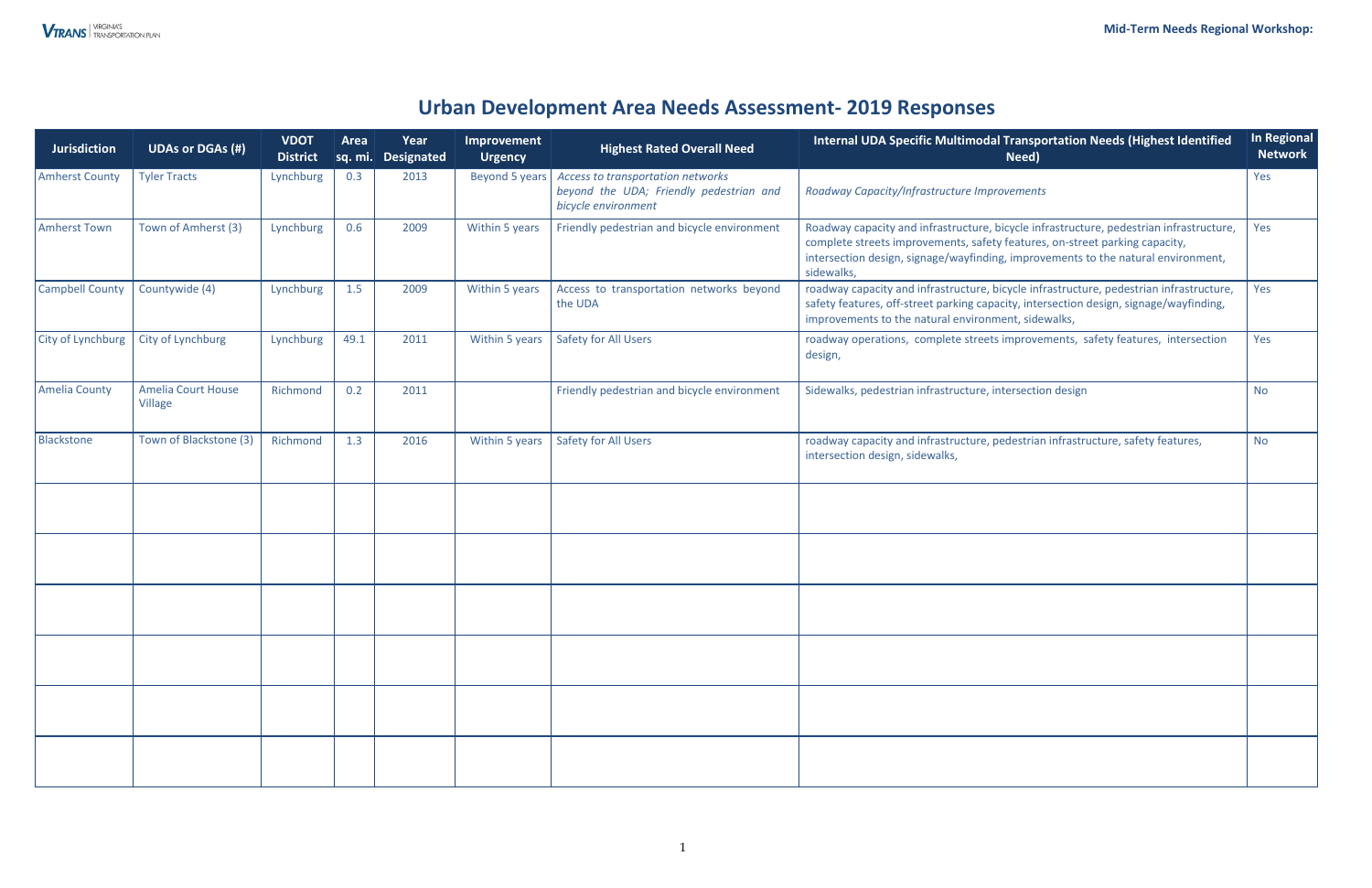**Mid-Term Needs Regional Workshop:** 

**VTRANS** TRANSPORTATION PLAN

*Previous responses Italicized*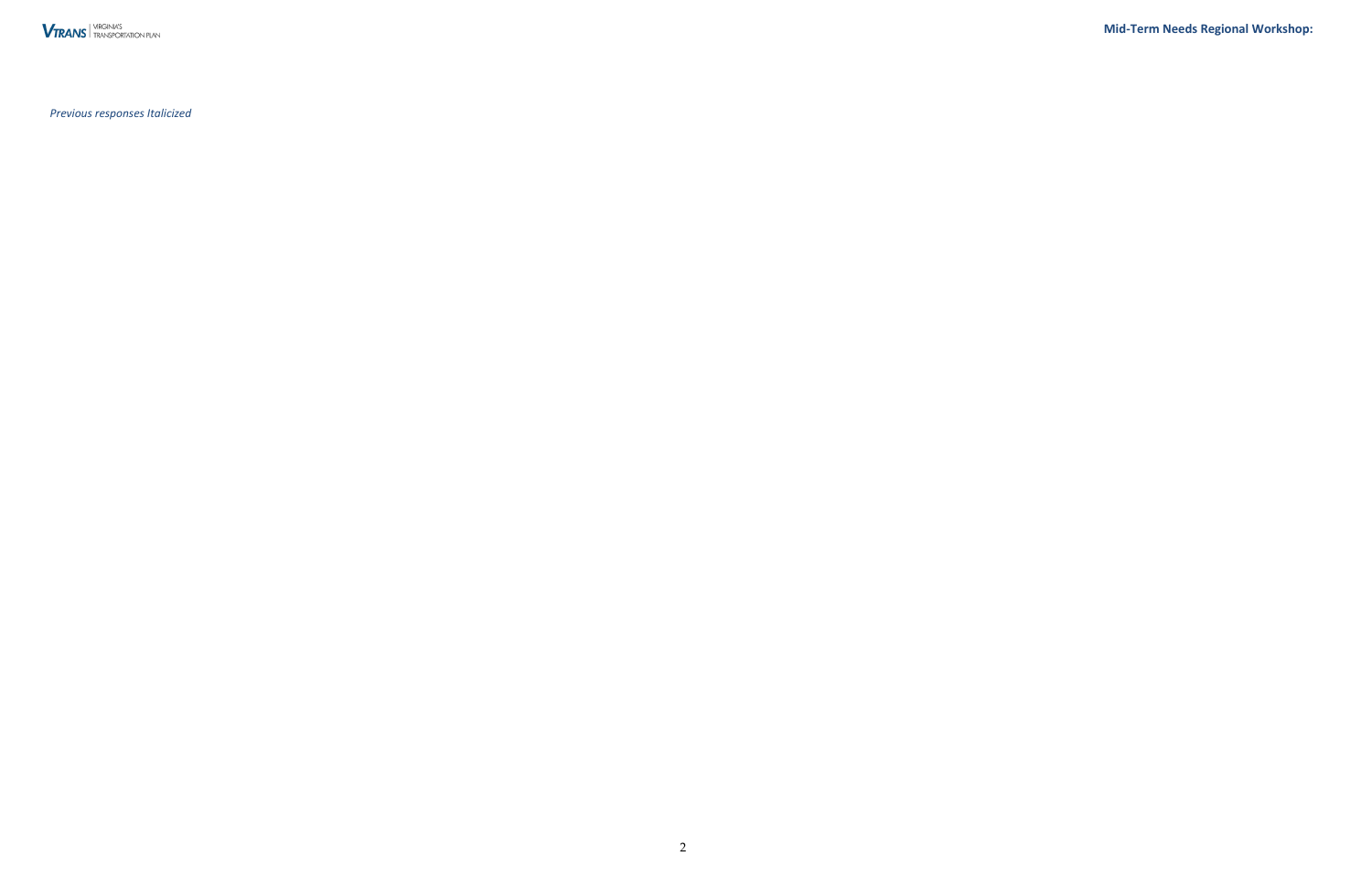## **UDA VARIABLES**

| <b>UDA Name</b>                                               | <b>Governing Bodies</b>                                                                                | Area                               | Year<br><b>Designated</b> | <b>Centerline</b><br><b>Miles</b> | <b>Population and Density</b><br>(Persons per Acre) <sup>1</sup>  | <b>Employment and Density</b><br>(Persons per Acre) <sup>2</sup>                                                                                                                                                                  | <b>UDA Transit</b>                                                                                                                                                                   | <b>Modal Information</b>                                                                                                                                    |
|---------------------------------------------------------------|--------------------------------------------------------------------------------------------------------|------------------------------------|---------------------------|-----------------------------------|-------------------------------------------------------------------|-----------------------------------------------------------------------------------------------------------------------------------------------------------------------------------------------------------------------------------|--------------------------------------------------------------------------------------------------------------------------------------------------------------------------------------|-------------------------------------------------------------------------------------------------------------------------------------------------------------|
| Amherst<br>County - Tyler<br>Tracts                           | PDC: Central Virginia<br>MPO: Central Virginia<br>District: Lynchburg<br>Jurisdiction: Amherst County  | Sq. miles: 0.25<br>Acres: 162.19   | 2013                      | $\mathbf 0$                       | <b>UDA Population: 211</b><br><b>UDA Population Density: 1.30</b> | UDA employment: 0<br>Total UDA employment in freight related industries: 0<br>Total UDA employment in local serving industries: 0<br>Total UDA employment in knowledge-based industries: 0<br>UDA Employment density: 0           | Percent of UDA population served by<br>transit (within 1/4 mile of transit<br>stop): 22%<br>Percent of UDA employment served<br>by transit (within 1/4 mile of transit<br>stop): 0%  | Number of bus stops: 6<br>Miles of bus routes: 0<br>Number of ferry stops: 0<br>Miles of ferry routes: 0<br>Number of rail stops: 0<br>Miles of rail: 0     |
| Amherst Town<br>-Amherst Town<br>Development<br>Area          | PDC: Central Virginia<br>MPO: Central Virginia<br>District: Lynchburg<br>Jurisdiction: Amherst County  | Sq. miles: 0.61<br>Acres: 390.87   |                           | 6.75                              | <b>UDA Population: 258</b><br><b>UDA Population Density: 0.66</b> | UDA employment: 449<br>Total UDA employment in freight related industries: 95<br>Total UDA employment in local serving industries: 309<br>Total UDA employment in knowledge-based industries: 45<br>UDA Employment density: 1.15  | Percent of UDA population served by<br>transit (within 1/4 mile of transit<br>stop): 0%<br>Percent of UDA employment served<br>by transit (within 1/4 mile of transit<br>stop): 0%   | Number of bus stops: 0<br>Miles of bus routes: 0.46<br>Number of ferry stops: 0<br>Miles of ferry routes: 0<br>Number of rail stops: 0<br>Miles of rail: 0  |
| <b>Bedford County</b><br>- Bedford Area<br>and Moneta<br>Area | PDC: Central Virginia<br>MPO: N/A<br>District: Salem<br>Jurisdiction: Bedford County                   | Sq. miles: 2.71<br>Acres: 1,733.66 | 2007                      | 6.71                              | <b>UDA Population: 262</b><br><b>UDA Population Density: 0.15</b> | UDA employment: 86<br>Total UDA employment in freight related industries: 24<br>Total UDA employment in local serving industries: 56<br>Total UDA employment in knowledge-based industries: 5<br>UDA Employment density: 0.05     | Percent of UDA population served by<br>transit (within 1/4 mile of transit<br>stop): 0%<br>Percent of UDA employment served<br>by transit (within 1/4 mile of transit<br>stop): 0%   | Number of bus stops: 1<br>Miles of bus routes: 0<br>Number of ferry stops: 0<br>Miles of ferry routes: 0<br>Number of rail stops: 0<br>Miles of rail: 0     |
| Campbell<br>County-Airport<br>Area                            | PDC: Central Virginia<br>MPO: Central Virginia<br>District: Lynchburg<br>Jurisdiction: Campbell County | Sq. miles: 1.24<br>Acres: 791.40   | 2009                      | 16.27                             | <b>UDA Population: 877</b><br><b>UDA Population Density: 1.11</b> | UDA employment: 440<br>Total UDA employment in freight related industries: 186<br>Total UDA employment in local serving industries: 160<br>Total UDA employment in knowledge-based industries: 93<br>UDA Employment density: 0.56 | Percent of UDA population served by<br>transit (within 1/4 mile of transit<br>stop): 41%<br>Percent of UDA employment served<br>by transit (within 1/4 mile of transit<br>stop): 41% | Number of bus stops: 18<br>Miles of bus routes: 6.55<br>Number of ferry stops: 0<br>Miles of ferry routes: 0<br>Number of rail stops: 0<br>Miles of rail: 0 |
| Campbell<br>County-Dearing<br>Ford                            | PDC: Central Virginia<br>MPO: N/A<br>District: Lynchburg<br>Jurisdiction: Campbell County              | Sq. miles: 0.42<br>Acres: 267.92   | 2009                      | 3.52                              | <b>UDA Population: 26</b><br><b>UDA Population Density: 0.09</b>  | UDA employment: 58<br>Total UDA employment in freight related industries: 57<br>Total UDA employment in local serving industries: 1<br>Total UDA employment in knowledge-based industries: 0<br>UDA Employment density: 0.22      | Percent of UDA population served by<br>transit (within 1/4 mile of transit<br>stop): 23%<br>Percent of UDA employment served<br>by transit (within 1/4 mile of transit<br>stop): 21% | Number of bus stops: 1<br>Miles of bus routes: 0.22<br>Number of ferry stops: 0<br>Miles of ferry routes: 0<br>Number of rail stops: 0<br>Miles of rail: 0  |
| Campbell<br>County-Liberty<br>Ridge                           | PDC: Central Virginia<br>MPO: Central Virginia<br>District: Lynchburg<br>Jurisdiction: Campbell County | Sq. miles: 0.30<br>Acres: 190.08   | 2009                      | 3.68                              | <b>UDA Population: 161</b><br><b>UDA Population Density: 0.85</b> | UDA employment: 36<br>Total UDA employment in freight related industries: 20<br>Total UDA employment in local serving industries: 15<br>Total UDA employment in knowledge-based industries: 0<br>UDA Employment density: 0.19     | Percent of UDA population served by<br>transit (within 1/4 mile of transit<br>stop): 0%<br>Percent of UDA employment served<br>by transit (within 1/4 mile of transit<br>stop): 0%   | Number of bus stops: 0<br>Miles of bus routes: 0<br>Number of ferry stops: 0<br>Miles of ferry routes: 0<br>Number of rail stops: 0<br>Miles of rail: 0     |

 $\mathbf{R}$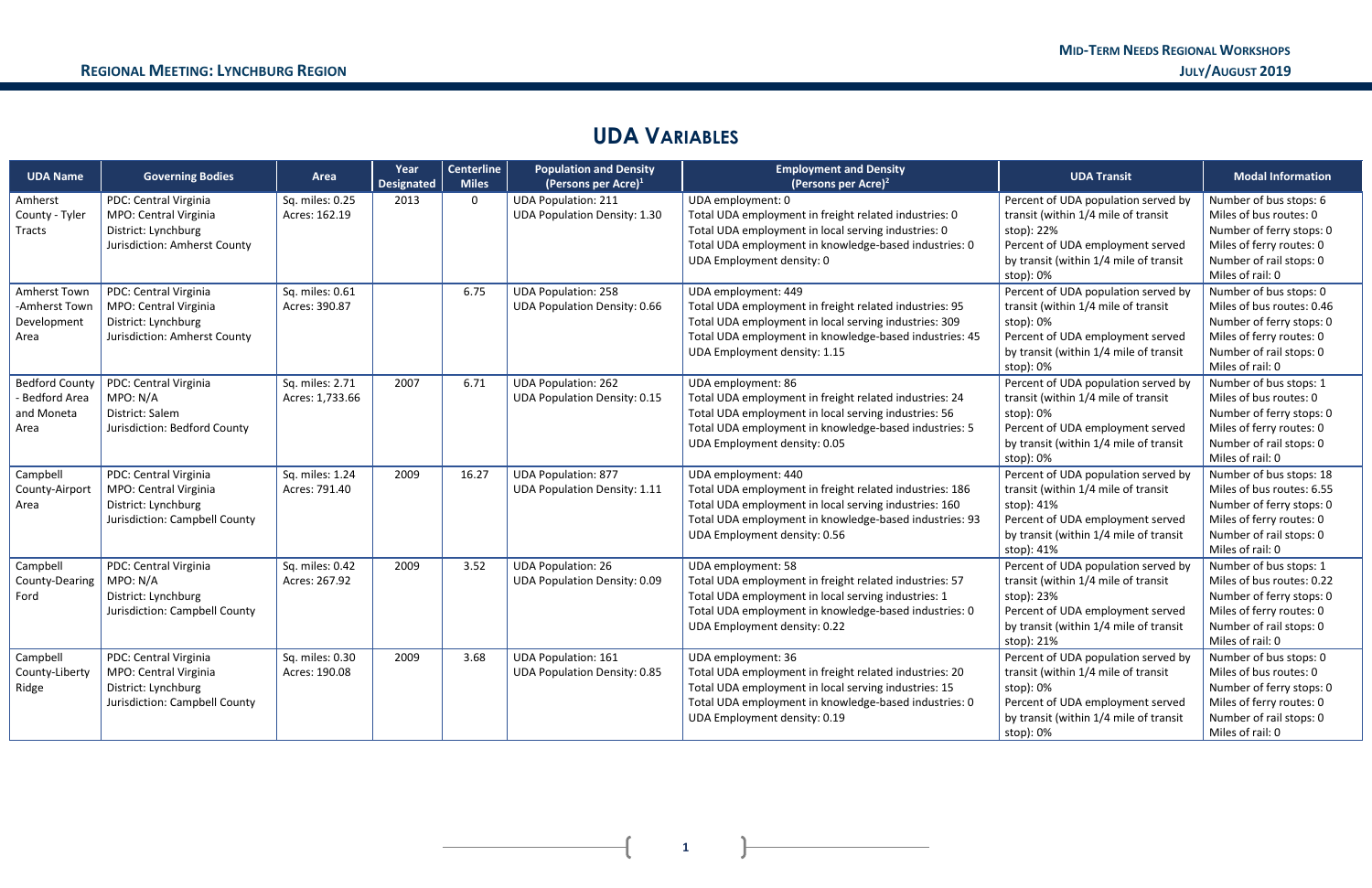# **MID-TERM NEEDS REGIONAL WORKSHOPS**

#### **REGIONAL MEETING: LYNCHBURG REGION JULY/AUGUST 2019**

**2**

| <b>UDA Name</b>                               | <b>Governing Bodies</b>                                                                               | Area                                    | Year<br>Designated | Centerline<br><b>Miles</b> | <b>Population and Density</b><br>(Persons per Acre) $1$          | <b>Employment and Density</b><br>(Persons per Acre) <sup>2</sup>                                                                                                                                                                                 | <b>UDA Transit</b>                                                                                                                                                                   | <b>Modal Information</b>                                                                                                                                       |
|-----------------------------------------------|-------------------------------------------------------------------------------------------------------|-----------------------------------------|--------------------|----------------------------|------------------------------------------------------------------|--------------------------------------------------------------------------------------------------------------------------------------------------------------------------------------------------------------------------------------------------|--------------------------------------------------------------------------------------------------------------------------------------------------------------------------------------|----------------------------------------------------------------------------------------------------------------------------------------------------------------|
| Campbell<br>County-Seneca<br>Commerce<br>Park | PDC: Central Virginia<br>MPO: N/A<br>District: Lynchburg<br>Jurisdiction: Campbell County             | Sq. miles: 0.25<br>Acres: 159.22        | 2009               | 1.46                       | <b>UDA Population: 18</b><br><b>UDA Population Density: 0.11</b> | UDA employment: 11<br>Total UDA employment in freight related industries: 1<br>Total UDA employment in local serving industries: 3<br>Total UDA employment in knowledge-based industries: 8<br>UDA Employment density: 0.07                      | Percent of UDA population served by<br>transit (within 1/4 mile of transit<br>stop): 0%<br>Percent of UDA employment served<br>by transit (within 1/4 mile of transit<br>stop): 0%   | Number of bus stops: 0<br>Miles of bus routes: 0<br>Number of ferry stops: 0<br>Miles of ferry routes: 0<br>Number of rail stops: 0<br>Miles of rail: 0        |
| Lynchburg City                                | PDC: Central Virginia<br>MPO: Central Virginia<br>District: Lynchburg<br>Jurisdiction: Lynchburg City | Sq. miles: 49.19<br>Acres:<br>31,481.69 | 2011               | 478.48                     | UDA Population: 78,650<br><b>UDA Population Density: 2.50</b>    | UDA employment: 50,561<br>Total UDA employment in freight related industries: 10,464<br>Total UDA employment in local serving industries: 32,664<br>Total UDA employment in knowledge-based industries:<br>7,433<br>UDA Employment density: 1.61 | Percent of UDA population served by<br>transit (within 1/4 mile of transit<br>stop): 46%<br>Percent of UDA employment served<br>by transit (within 1/4 mile of transit<br>stop): 46% | Number of bus stops: 658<br>Miles of bus routes: 219.97<br>Number of ferry stops: 0<br>Miles of ferry routes: 0<br>Number of rail stops: 0<br>Miles of rail: 0 |

1 Source: United States Census Bureau, American Community Survey 2013-2017

<sup>2</sup> Source: United States Census Bureau, Longitudinal Employer-Household Dynamics 2015